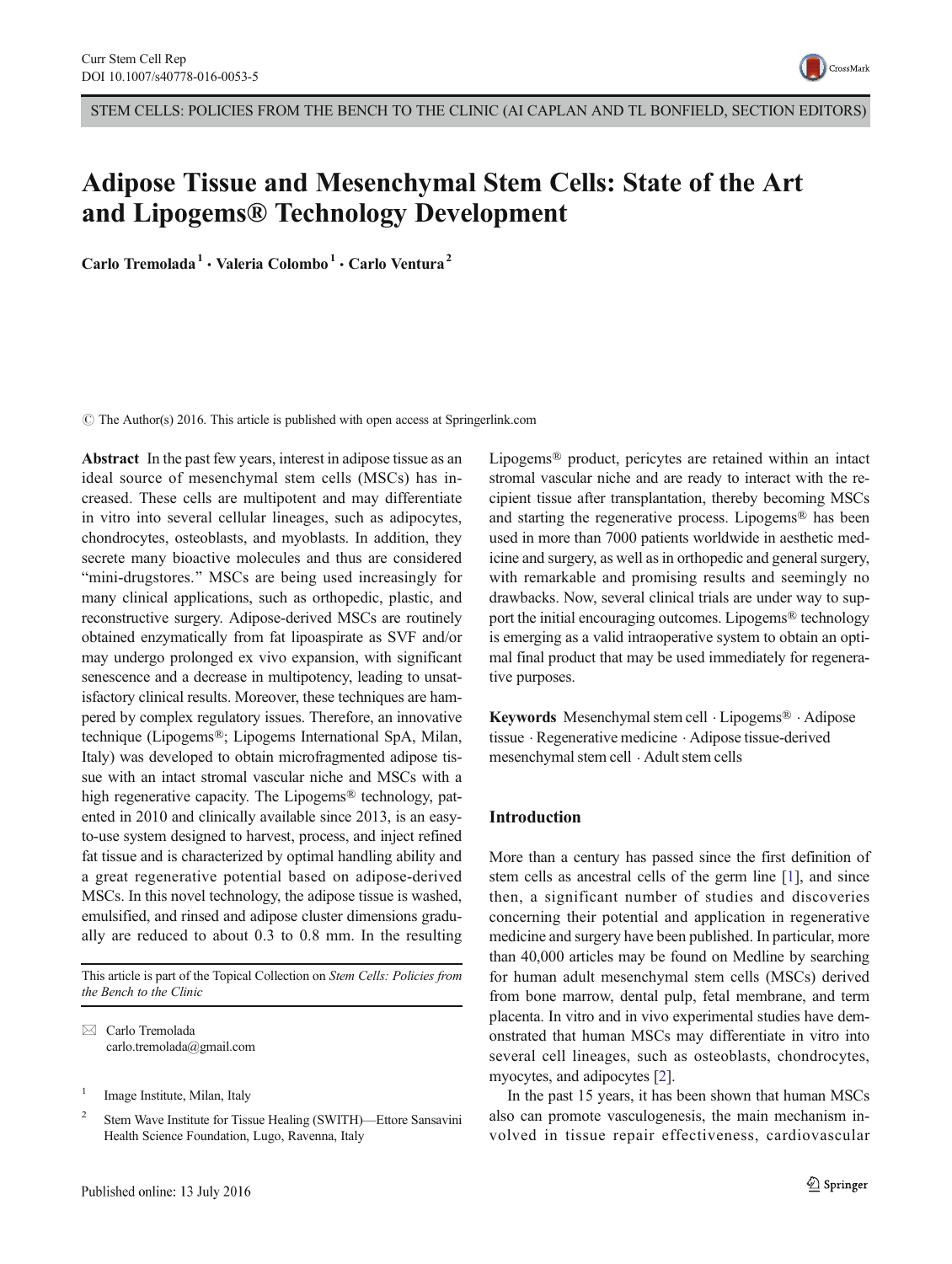differentiation, and myocardial repair [\[3](#page-6-0)], and have improved islet graft revascularization in diabetic rats, enhancing engraftment success [\[4](#page-6-0)]. All the aforementioned discoveries inspired the studies regarding Lipogems® (Lipogems International SpA, Milan, Italy) technology.

Attention increasingly is being focused on MSCs derived from human and animal adipose tissue because of their abundance and ease of access. These multipotent cells can differentiate into mature adipocytes as well as chondrocytes, osteoblasts, myocytes, hepatocytes, neuronal-like and endothelial cells, and other lineages, as suggested by in vitro, ex vivo, and in vivo evidence [\[5](#page-6-0)–[14\]](#page-6-0), and this potential may be used to regenerate damaged tissues. In addition, MSCs secrete a variety of bioactive molecules that act in a paracrine fashion to prime and sustain angiogenic, antifibrotic, antiapoptotic, and immunomodulatory responses in target tissue [[2,](#page-6-0) [15](#page-6-0)•].

Adipose-derived MSCs routinely are obtained enzymatically and may undergo prolonged ex vivo expansion, with significant senescence and a decline in multipotency. In addition, the technique is fraught with complex regulatory issues.

This review presents an overview of the knowledge and clinical applications of adult MSCs, highlighting the role Lipogems® technology has played in regenerative medicine so far. The urgent need to find new therapies for chronic immunologic and degenerative diseases prompted many investigators to search for products containing progenitor cells while avoiding the problems and restrictions related to enzymatic manipulation and cell expansion in accordance with good manufacturing practice (GMP) rules [[16](#page-6-0), [17](#page-6-0)].

The availability of minimally manipulated products based on adequate MSC content has resulted in shorter procedure times and the ability to apply autologous grafts in a one-step intervention. The Lipogems® technology guarantees both these requirements in an easy-to-use, rapid, and disposable adipose tissue transfer device and represents a very promising approach.

#### MSCs, the Medicine of the Future: Sources and Purposes

MSCs can proliferate in vitro and have multipotent differentiation properties. They also are strong immune modulators, inhibiting proinflammatory processes and stimulating antiinflammatory mechanisms. These features may be exploited to treat specific degenerative and inflammatory diseases in the near future; thus, research into the isolation, manipulation, and expansion of MSCs is increasing.

MSCs can be selected in culture from almost any tissue, including dental pulp, periodontal ligament, bone marrow, fetal membranes, and placenta [[18,](#page-6-0) [19\]](#page-6-0). Recently, they were recognized in vivo as being derived from perivascular cells  $[20, 21]$  $[20, 21]$  $[20, 21]$  $[20, 21]$  $[20, 21]$  and hence "injury-specific" cells. Indeed, MSCs detach from vessels and become

"medicinal signaling cells" that can receive signals of injury from the environment and then respond by secreting the appropriate molecules [[22](#page-6-0)]. Dental pulp is considered an effective MSC source for orthopedic and maxillofacial reconstructions, because these MSCs can generate mineralized tissue, extracellular matrix, and other connective tissue, such as dentine, dental pulp, and periodontal ligament [[23](#page-6-0)]. Although MSCs clearly may be used to regenerate the dental pulp itself [\[24](#page-6-0), [25\]](#page-6-0) and may also influence the pathogenic pathways of some chronic brain and gut diseases (e.g., Parkinson's and Alzheimer's) [[26\]](#page-6-0), a treatment based on these cells is not yet available. Indeed, evidence obtained so far has been gathered only by using nonhuman xenotransplants and in vitro models. Bone marrow-derived MSCs also have been studied extensively for their great regeneration capability and their immunosuppressive capacity [\[27\]](#page-6-0). Several protocols for cell culture and expansion have been established, and many efforts have been aimed at finding optimal conditions for clinical-scale production of MSCs for cellular and gene therapy for inherited and acquired diseases [\[28](#page-6-0)].

Although many ex vivo and in vitro protocols have been proposed, only a few studies have been done on the clinical applications of MSCs. The benefit of bone marrow MSC therapy in improving liver fibrosis was described in 11 patients with alcoholic cirrhosis [[29\]](#page-6-0). Another study in two patients with compensated cirrhosis investigated whether intraportal injection of autologous bone marrow-derived MSCs combined with pioglitazone could stop or reduce liver fibrosis. Although the results were encouraging, studies with more patients are needed to prove the effectiveness of this clinical application [[30,](#page-6-0) [31](#page-6-0)].

In 2010, Mazzini and Ferrero [[32](#page-6-0)] began the first clinical trial to use bone marrow-derived MSCs to treat amyotrophic lateral sclerosis and obtained promising results regarding the safety and usefulness of this procedure. Moreover, a recent review on the treatment of spinal cord injuries with bone marrow MSC transplantation in 20 patients reported convincing functional improvement [[33](#page-6-0)]. More recently, multiple intramedullary and intradural transplantations of MSCs were shown to achieve more satisfying results versus a single transplant [\[34\]](#page-6-0). In 2005, a preliminary clinical trial using adiposederived MSCs to treat Crohn's fistula was described, but further studies with larger patient samples are needed to prove the feasibility of this application [\[35](#page-6-0)].

All the aforementioned clinical trials were hampered by complex and time-consuming enzymatic manipulation of MSCs, as well as the extra centrifugation step(s) needed to obtain an adequate amount of cells. Because of the need to avoid these cumbersome procedures, the search for newer and better sources and processing strategies became increasingly urgent.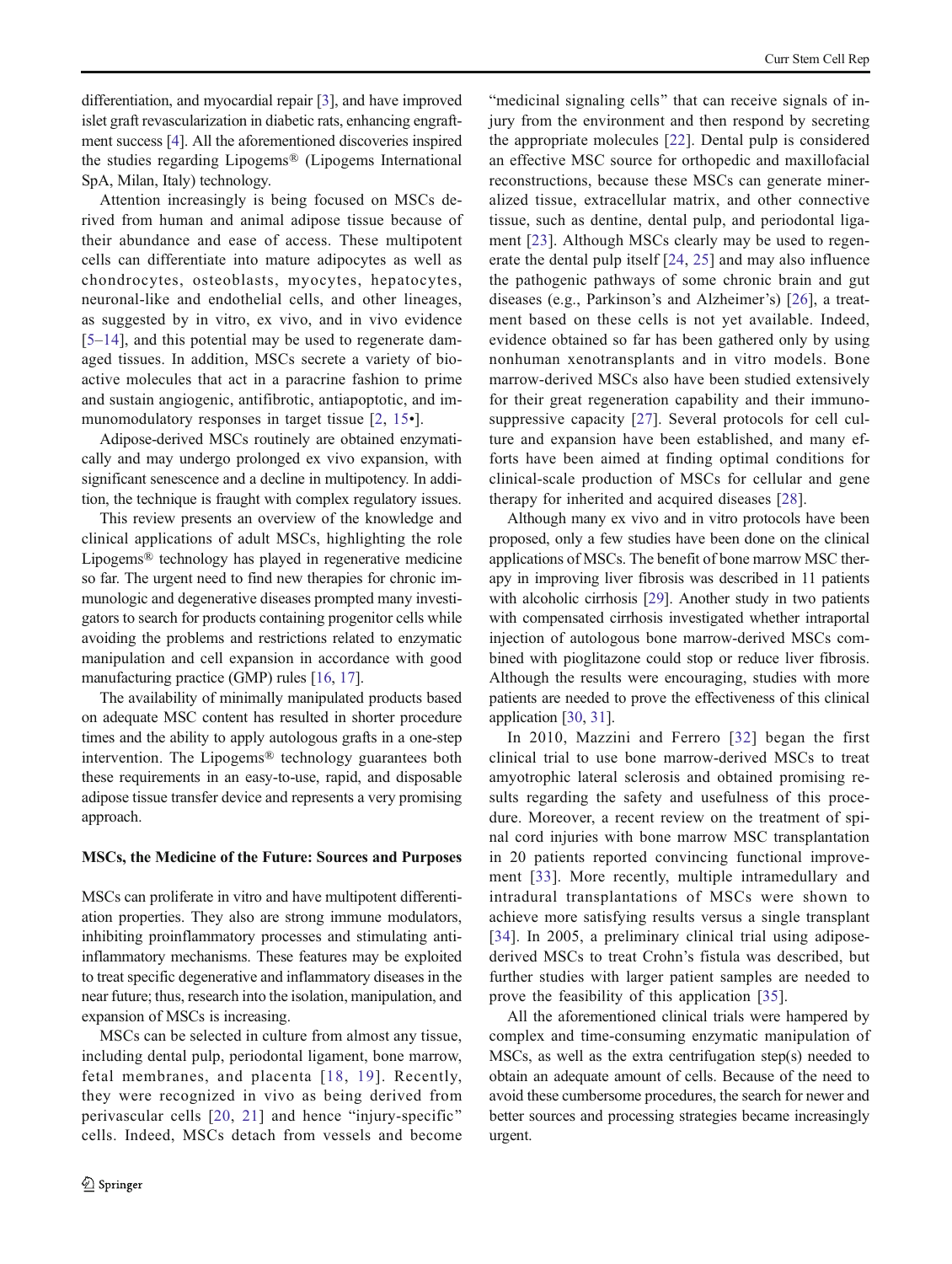#### Fat Tissue Potential: an Ideal MSC Source

The idea that fat tissue is an optimal source of MSCs is supported by the abundance of these cells in this tissue compared with other tissues, such as the widely used bone marrow, and by their easy access [[36](#page-6-0)••, [37](#page-7-0)–[39](#page-7-0)]. Indeed, 1 in 100 adipose tissue cells is an MSC, compared with 1 in 100,000 bone marrow cells. Moreover, bone marrow harvesting is an invasive and traumatic procedure compared with lipoaspiration and is performed under general anesthesia with a higher risk of viral infection. Finally, it is widely recognized that the viability and differentiation capacity of bone marrow-derived MSCs decrease with increasing donor age [\[40](#page-7-0)]. Although other sources, such as dental pulp, umbilical cord matrix (Wharton jelly), and menstrual blood, have been considered, their isolation and the amplification steps involved are time consuming and require careful laboratory manipulation [\[41](#page-7-0)–[43\]](#page-7-0).

Fat tissue is available in large quantities in most patients and can be harvested easily with a minimally invasive approach (under either local or general anesthesia), offering a highly viable MSC population with optimal differentiation potential independent of the donor's age. The regenerative potential of adipose tissue-derived MSCs is similar to that reported in other tissues.

In the past few years, several studies focused on the technical improvement and the maximization of the therapeutic effects of the traditional fat transfer and structural fat grafting technique described by Coleman [[44](#page-7-0), [45](#page-7-0)]. Tissue engineering in vitro was developed to guarantee an optimal amount of MSCs in the transplanted fat (expansion of the stromal vascular fraction and the adult multipotent elements). However, as stated earlier, the current challenge lies in obtaining tissue that has been manipulated minimally and contains an effective amount of progenitor cells and MSCs, possibly bypassing the long enzymatic manipulation phase and GMP restrictions.

#### Adipose Tissue Graft Preparation Methods

New processing technologies, such as the Puregraft (Puregraft, Solana Beach, CA) [\[46](#page-7-0)] and Tulip (Tulip Medical Products, San Diego, CA) systems [\[47](#page-7-0)], have been developed to obtain ready-to-use, minimally manipulated autologous MSC products. Simple lipoaspiration, gravity separation, Coleman fat centrifugation, and microfat and nanofat techniques are the most cited and used approaches. A recent study compared the classical lipofilling technique with three commercial devices to obtain a fat derivative enriched in MSCs, confirming that a greater amount of MSCs leads to better and more stable results [[48](#page-7-0)]. Several studies showed greater tissue viability and a lower percentage of contaminants in fat tissue washed and filtrated within a closed system [[49\]](#page-7-0).

Among these novel achievements, the Lipogems® technology has an emerging role.

Few practical clinical studies have been published on the use of adipose tissue-derived MSCs in humans. Recently, some authors applied MSCs derived from the buccal fat pad combined with iliac crest bone grafting to reconstruct an atrophic alveolar ridge and reported increased new bone formation [\[50](#page-7-0)]. More clinical studies are needed to elucidate the real clinical effects of MSCs.

#### Lipogems® Technology and Rationale

Lipogems® is a simple system designed to harvest, process, and transfer refined adipose tissue and is associated with great regenerative potential and optimal handling ability. With the help of this new technology, and without enzymes or other additives, fat tissue is microfragmented gently and washed from proinflammatory oil and blood residues. The resulting product contains pericytes retained within an intact stromal vascular niche and is ready to interact with the recipient tissue after transplantation, thereby becoming activated as MSCs.

The first step in this procedure is aspiration of a small quantity of fat tissue from the donor site. With the donor under local anesthesia, a skin incision of a few millimeters is made and Klein solution is injected into the subcutaneous fat tissue of the site. Fat tissue is harvested and processed with the Lipogems® device (Fig. 1), a closed, full-immersion, lowpressure cylindrical system, to obtain fluid and a uniform product containing many pericytes/MSCs. Throughout the procedure, the processed fat is subjected to only slight mechanical forces, with no detrimental effects on the integrity



Fig. 1 Mechanisms of the Lipogems® device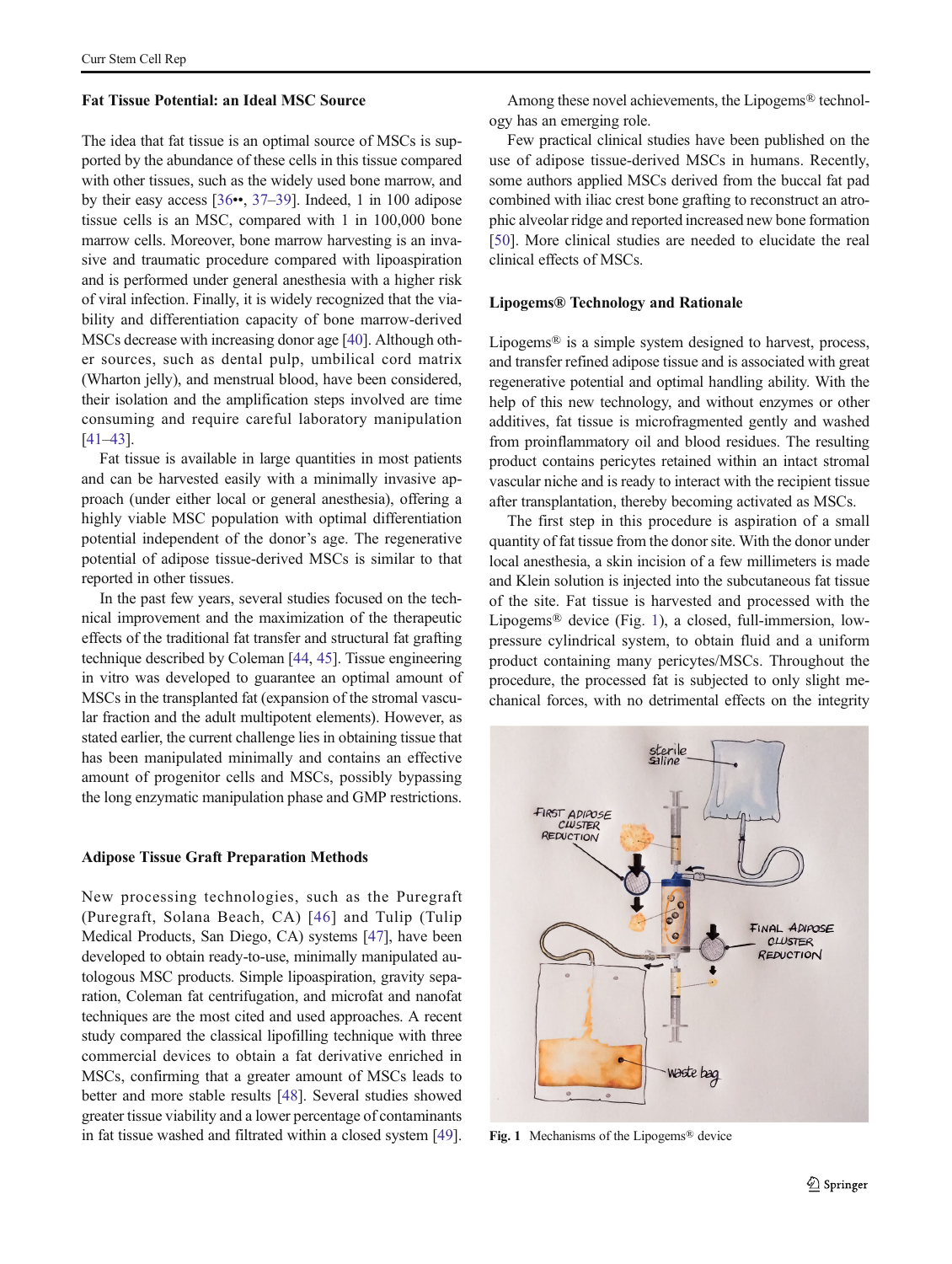of the stromal vascular niche and or the tissue itself [\[36](#page-6-0)••], and is ready for use in the required clinical application [\[51](#page-7-0)].

With regard to emerging clinical, scientific, and regulatory requirements, the Lipogems® technology bases its effectiveness on five basic principles. First, Lipogems® preserves viable elements with pericyte identity within an intact stromal vascular niche. It now is evident that cells defined as MSCs exhibit substantial perivascular location and pericyte identity in vivo. Pericytes are structural cells in the external wall of the microvessels and capillaries of the stromal vascular fraction of the adipose tissue. After an injury, such as inflammation or damage to the vascular wall, pericytes detach from the capillaries and gradually convert into activated regenerative MSCs [[36](#page-6-0)••]. Hence, the Lipogems® product allows posttransplant availability of its own pericytes for activation to MSCs where/when required by the recipient tissue. Such pericyte-to-MSC activation entails the release of regenerative factors, causing the transplanted Lipogems® product to act as a "time-release medium" of these factors where they are most needed [[36](#page-6-0)••].

Second, after injection, the MSCs begin to produce a complex and heterogeneous spectrum of bioactive molecules, which are secreted in exosomes and act in a paracrine fashion in the surrounding environment. The exosome content has been demonstrated to be significantly greater in fat tissue processed with Lipogems® than with the enzymatic method  $[52-57]$  $[52-57]$  $[52-57]$  $[52-57]$ . The reasons for this finding are as follows: (1) enzymatic treatment of cells digests the extracellular matrix surrounding the cells, possibly affecting cell secretory functions; (2) the digestion also might damage the cells, affecting cell function and viability; (3) the enzymatic method may be too aggressive and might destroy exosomes during processing. The Lipogems® system, in contrast, is relatively gentle, and the reduced tissue clusters maintain cells in a more "native" environment, which may help support cell function, including exosome release and secretion.

Third, Lipogems® can activate the same cascade of biological events, respecting the natural healing process. The product is a minimally manipulated microfragmented adipose tissue that enhances the natural regenerative properties of the receiving tissue [[54](#page-7-0)]. The main structural and morphologic unit, the adipose niche, is maintained after processing and protects the activated MSCs, strengthening their effectiveness in the recipient environment. This is a fundamental difference between Lipogems® and other methods, because preserving the adipose structural niches increases MSC efficacy [[55](#page-7-0)]. In addition, the elimination of fat centrifugation and enzymatic treatment minimizes tissue trauma and preserves cell integrity. The decrease in adipose cluster dimension

makes handling and posttransplant engraftment easier because of a more effective and faster graft revascularization.

Fourth, the gentle mechanical method allows a ready-touse product to be obtained in less than 20 min, compared with the several hours, days, or weeks required for enzymatic digestion of the lipoaspirate, and possibly in vitro cell expansion, resulting in substantial delays in clinical application.

Fifth, Lipogems® is minimally manipulated according to the regulations set forth by the US Food and Drug Administration. Lipogems<sup>®</sup> qualifies as a "361 HCT/P" (human cells, tissues, and cellular and tissue-based product under section 361 of the Public Health Service Act) because it is (1) autologous, (2) minimally manipulated, (3) intended for homologous use, (4) enzyme-free, (5) not dependent on the metabolic activity of the cells for its primary function, (6) used in the same surgical procedure, and (7) not combined with anything other than saline.

In summary, the Lipogems® technology improves and optimizes the natural properties of adipose tissue. Without the use of enzymes, additives, or separation centrifugation and relying instead on mild mechanical forces, the Lipogems® system yields a microfragmented autologous adipose tissue that acts as a large-scale tool to supply damaged tissues with a regenerative environment. The availability of minimally manipulated products based on adequate MSC content allows for shorter procedure times, avoids regulatory constraints, and enables autologous grafting in a one-step intervention. Lipogems® technology meets all these requirements in a simple, rapid, and disposable fat tissue transfer device and represents a very promising approach.

# Lipogems® Clinical Applications

Thanks to the optimal size of the clusters, allowing easy injection of the product, Lipogems® has been tested and used safely in various clinical applications [[36](#page-6-0)••]; so far, no infections or major complications have been reported. The very low infection risk is a result of the production of the antimicrobial molecule LL-37. Moreover, Lipogems® has proved to be very effective mainly in clinical regenerative cases, although adequate scientific support from formal clinical trials is needed to confirm these promising results. Nevertheless, a few studies specifically related to the use of Lipogems® in clinical practice have already been published; however, because of the lack of literature currently available, it is difficult to compare this technique with other methods [\[36](#page-6-0)••].

Although results have been published regarding the use of traditionally harvested fat tissue in vocal palsy treatment, complications have been reported, especially in relation to overinjection of fat tissue [\[58](#page-7-0), [59](#page-7-0)]. In contrast, Lipogems® recently was tested in three patients with vocal cord palsy;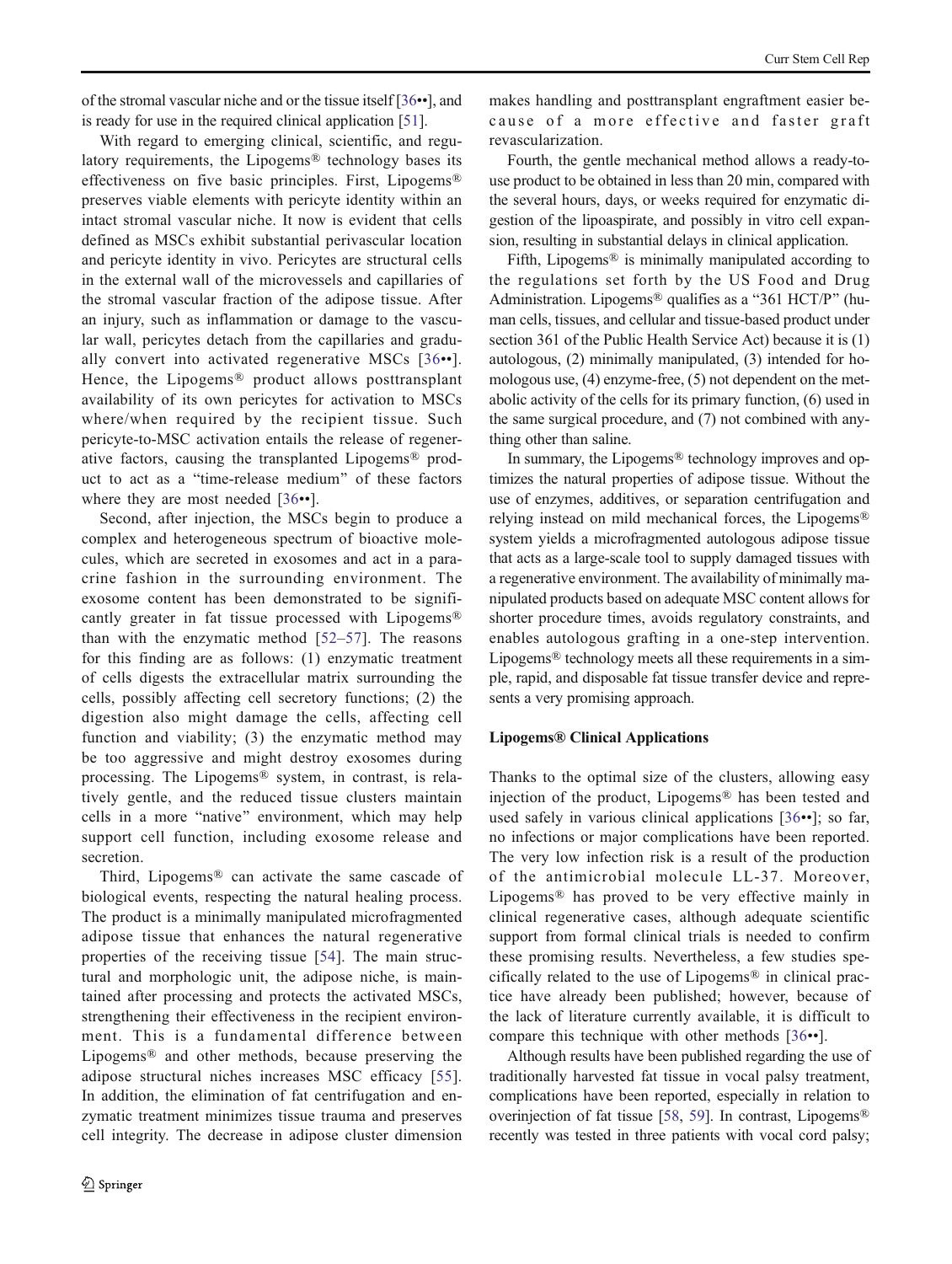during 12 months of follow-up, all the patients had gradual but consistent improvement in their voice and no reported complications. Although these initial results are very encouraging, more cases are required to confirm the regenerative functional potential of adipose tissue-derived MSCs [\[60\]](#page-7-0).

As this technique has become more widespread, applications for its use have increased, mainly in general, orthopedic, plastic reconstructive and aesthetic, and oral–maxillofacial surgery.

### General Surgery

In the field of general surgery, Lipogems® has been used as a valid approach for treating fecal incontinence. Cestaro et al. [\[61\]](#page-7-0) reported great improvement in incontinence score, thickness of the internal anal sphincter, and resting pressure in three patients treated with Lipogems® injection into the anal sphincter. The same encouraging results were obtained by other researchers [\[62](#page-7-0), [63](#page-7-0)].

In oncology, Lipogems<sup>®</sup> is useful and powerful when injected in atrophied tissue after radiotherapy. Promising results in terms of restoration of skin elasticity and thickness have been reported in patients who had head and neck surgery and breast reconstruction. Encouraging results also have been found in burn patients (unpublished data).

#### Orthopedic Surgery

Patients who have orthopedic surgery for joint degenerative and inflammatory diseases may benefit from intra-articular injection of Lipogems®. Its regenerative potential in musculoskeletal diseases already has been reported; however, more extensive clinical trials must be performed to confirm the initial results [[64](#page-7-0)].

Based on clinical results from more than 800 patients worldwide (obtained from many European and American colleagues), the intra-articular injection of Lipogems® to treat knee, ankle, hip, and shoulder osteoarthritis resulted in a surprising improvement in symptoms, with 100 % safety of the procedure. After Lipogems® injection (2–12 mL depending on the joint), patients generally reported a striking improvement in symptoms, knee function, and pain. Some patients who were candidates for surgery/prosthesis no longer needed it because of the complete or substantial resolution of their symptoms. In addition, single-case reports have demonstrated that intra-articular injection of Lipogems® in patients with osteoarthritis and nonresponsive knee pain in association with meniscal damage seems to improve joint functionality [[65\]](#page-7-0), and recently, intra-articular injection of Lipogems® improved knee function in a patient with a posttraumatic lesion of the cartilage [[66](#page-7-0)].

The orthopedic use of Lipogems® also has been tested in injured ligaments or tendons, in meniscal lesions,

around surgical wounds, and inside and around osteotomy gaps. A recent publication shows that Lipogems® may enhance in vitro proliferation of human tendon stem cells and induce greater expression of vascular endothelial growth factor, which is fundamental for neovascularization during the healing process [\[67](#page-7-0)].

A recent case report described the efficacy of Lipogems® injection combined with disc decompression in a patient with recurrent low back pain, with promising results [\[68\]](#page-7-0).

## Plastic Reconstructive and Aesthetic Surgery

In the area of plastic reconstructive surgery, Lipogems® helps the healing of chronic ulceration of the lower legs and feet, especially in diabetic patients, with optimal results: in our experience, 76 % of patients had complete healing in less than 6 months, with no evidence of recurrence. Only the vasculogenic properties of the MSCs can explain this success [\[69](#page-7-0)].

Aesthetic surgery is a growing field of application [[70](#page-7-0)] for Lipogems®, used alone or in association with traditional surgical techniques such as facelift, blepharoplasty, and breast augmentation. In the latter case, Lipogems® accelerates wound healing and improves skin texture. Optimal results have been obtained in treating the tear trough and moderate puffiness of the lower eyelid with Lipogems® injected into the periorbital area, deep to the orbicularis oculi muscle. After surgical intervention, patients report no pain, swelling, or bruising and generally are satisfied. This treatment often is extended to full-face biorestoration aimed at defining facial contour, providing tone, brightness, and uniformity. Unlike simply washed lipoaspirate or Coleman's fat, Lipogems® shows no evidence of increasing tissue volume.

# Oral–Maxillofacial Surgery

A recent publication describes the use of Lipogems® during orthognathic surgery in 120 patients who underwent a double-jaw intervention. Lipogems® was injected in multiple tissue planes and tunnels where soft tissue had to be restored (midface and mandibular contours, neck, lips, chin profile). The results were compared with those from several patients treated with traditional lipofilling. Only two patients treated with the Lipogems® technique showed no adjunctive effect or improvement. All the other patients had enhanced facial morphology and skin texture and much less postoperative swelling, resulting in faster recovery [\[71\]](#page-7-0).

Lipogems® seems to enhance healing, osteointegration, and the stability of implants in the bone, especially in patients with bone atrophy and healing difficulty [\[72\]](#page-7-0).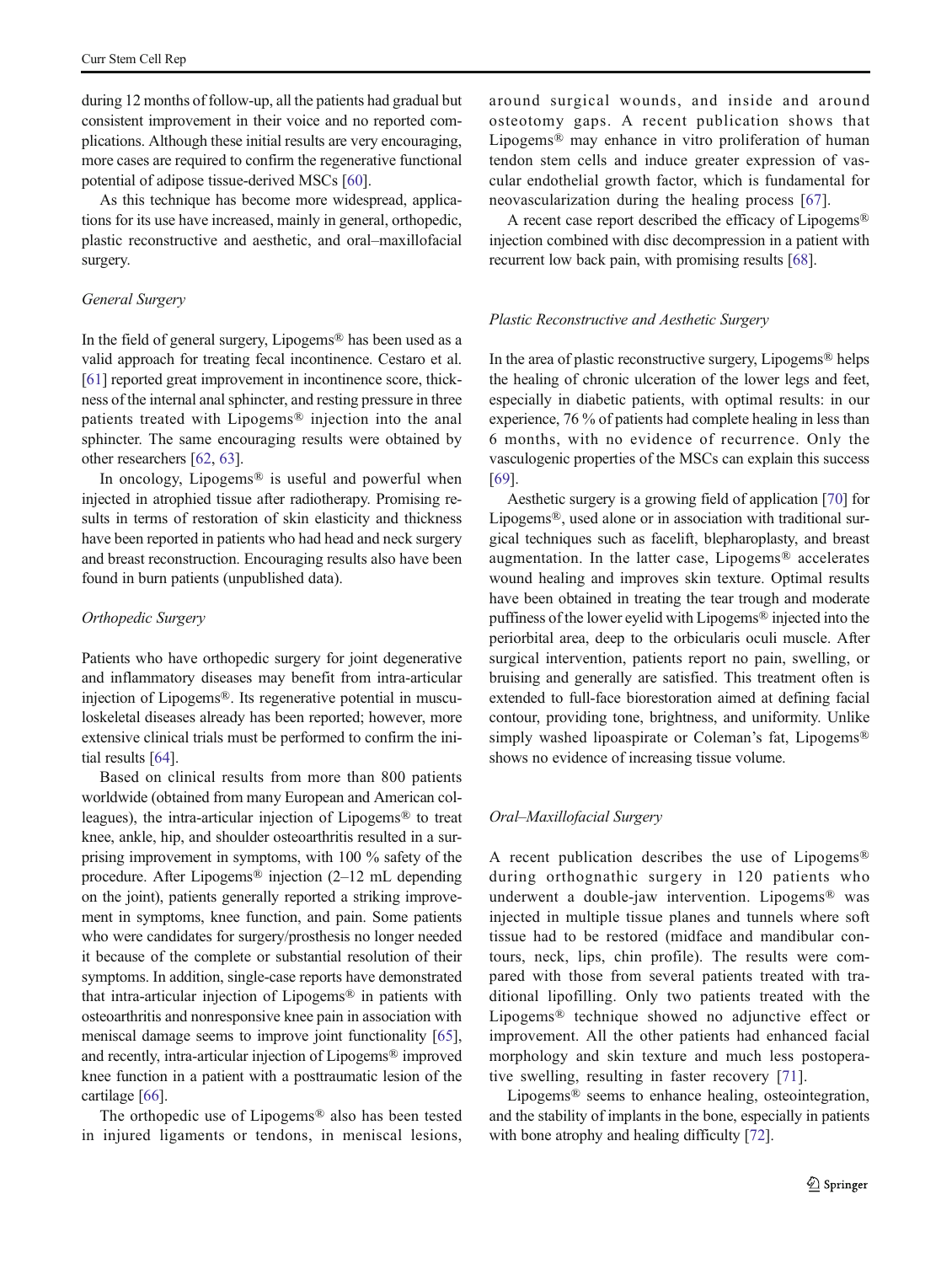#### Lipogems, MSCs, and Future Perspectives

Autologous fat tissue transfer is a well-established method with several clinical applications. The Lipogems<sup>®</sup> technology is thought to be an improvement over traditional grafting techniques [\[36](#page-6-0)••].

Stromal vascular fraction is shown to be better preserved in Lipogems® than in native lipoaspirate [\[36](#page-6-0)••]. Moreover, immunohistochemical and flow cytometry analyses revealed that Lipogems® contains viable pericytes and MSCs. When the Lipogems® product is placed in culture, these cells are released into the medium and begin to expand after 2 to 3 days, reaching confluence in the tissue culture flasks in 7 to 10 days [\[36](#page-6-0)••].

The most important and attractive feature of Lipogems® technology, and of MSCs in general, is cellular multipotency and the capacity to induce repair and regeneration naturally in certain types of tissue. A recently published study compared the effects of placing Lipogems®, native lipoaspirate, centrifuged Coleman's fat, and Puregraft in chondrogenic media and found that Lipogems<sup>®</sup> is the best source for creating new cartilage tissue and that regardless of the processing method, the fat tissue represented an ideal scaffold to induce cartilage repair and formation compared with isolated MSCs [\[73\]](#page-7-0).

Recently, it was demonstrated that exposure of Lipogems® derived MSCs to properly conveyed radioelectric fields could optimize stem cell expression of multipotency and lineage commitment at a remarkably higher degree than enzymatically dis-sociated MSCs obtained from the same donors [\[74](#page-7-0), [75](#page-8-0)].

The regenerative potential of fat tissue in orthopedic and musculoskeletal fields is attracting the attention of an increasing number of researchers, prompting their contribution to adipose derived-stem cell research and clinical application. Recently, Del Papa et al. [\[76\]](#page-8-0) described the use of adipose tissue-derived cell fraction in successfully treating digital ulcers unresponsive to conventional therapy in 15 patients with systemic sclerosis. Promising results were also obtained by applying this technique to the perioral area and lips in the same group of patients [\[77](#page-8-0)]. It is unclear, however, which cellular elements were responsible for the improvement observed in skin and mucosal texture, as well as for the ulcers' healing, because the authors used the traditional Coleman fat grafting technique with no mechanical or enzymatic manipulation of lipoaspirate-derived adipose tissue.

Conversely, other authors found advanced regenerative methods to be more complete and efficient. A recent review of knee cartilage restoration outlined two approaches: direct intra-articular injection of an adequate population of MSCs and implantation of engineered constructs of MSC-seeded scaffolds [\[78](#page-8-0)].

Within this context, the Lipogems® technology fulfills the requirement to overcome the current limitations related to in vitro fat manipulation, making MSCs easily available

within their natural three-dimensional scaffold so that they can direct the regeneration of damaged tissues by exosomemediated signaling. However, it must be stressed that the International Federation for Adipose Therapeutics and Science (IFATS) and International Society for Cellular Therapy (ISCT) recently established clear definitions of stromal vascular fraction and adipose-derived MSCs to better manage future trials and to enable multicenter comparative studies [\[79](#page-8-0)–[81\]](#page-8-0).

# **Conclusions**

Adipose tissue is the ideal source for extracting MSCs because (i) it can be accessed and harvested easily via a minimally invasive surgical procedure, (ii) it may be found in large quantities in most people, and (iii) it guarantees an adequate amount of stem cells with good viability and age-related differentiating potential. The Lipogems® technology improves and optimizes the natural properties of adipose tissue. Without using enzymes, additives, or separation centrifugations and relying instead on the use of mild mechanical forces, the Lipogems® system yields a microfragmented autologous adipose tissue that acts as a large-scale tool to supply damaged tissues with a regenerative environment. The availability of minimally manipulated products based on adequate MSC content shortens procedure times, avoids regulatory constraints, and allows autologous grafting in a one-step intervention. The Lipogems® technology meets these requirements in an easyto-use, rapid, and disposable fat tissue transfer device and represents a promising approach to be tested in additional multicenter studies.

Acknowledgment The authors thank Silvia Versari for her contribution in writing this paper.

#### Compliance with Ethics Guidelines

Conflict of Interest Carlo Tremolada reports grants and personal fees from Lipogems International SpA (he is the president of Lipogems International SpA), and he has a patent issued and licensed (Lipogems patent N. US9192695 licensed). Valeria Colombo declares that she has no conflict of interest. Carlo Ventura is a member of the scientific advisory board of Lipogems International SpA, and he reports scientific collaboration between Lipogems International and the laboratory of molecular biology and stem cells engineering of the Università di Bologna, Italy (of which he is a part of).

Human and Animal Rights and Informed Consent This article does not contain any studies with human or animal subjects performed by any of the authors.

Open Access This article is distributed under the terms of the Creative Commons Attribution 4.0 International License (http:// creativecommons.org/licenses/by/4.0/), which permits unrestricted use, distribution, and reproduction in any medium, provided you give appropriate credit to the original author(s) and the source, provide a link to the Creative Commons license, and indicate if changes were made.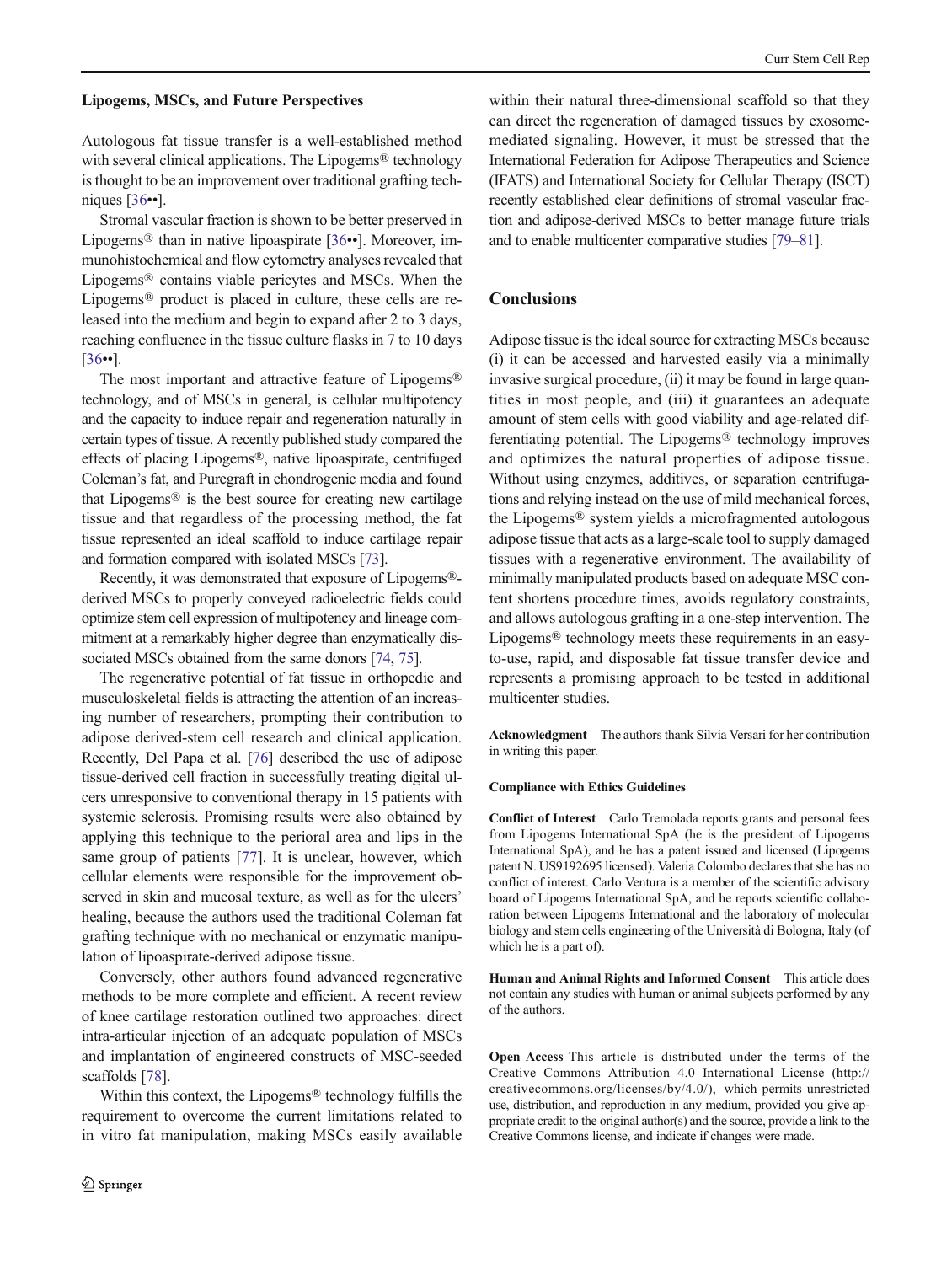# <span id="page-6-0"></span>**References**

Papers of particular interest, published recently, have been highlighted as:

- Of importance
- •• Of major importance
- 1. Wilson EB. The cell in development and inheritance. New York: Macmillan; 1898.
- 2. Caplan AI. Adult mesenchymal stem cells for tissue engineering versus regenerative medicine. J Cell Physiol. 2007;213(2):341–7.
- 3. Ventura C, Cantoni S, Bianchi F, Lionetti V, Cavallini C, Scarlata I, et al. Hyaluronan mixed esters of butyric and retinoic acid drive cardiac and endotelial fate in term placenta human mesenchymal stem cells and enhance cardiac repair in infarcite rat hearts. J Biol Chem. 2007;282(19):14243–52.
- 4. Cavallari G, Olivi E, Bianchi F, Neri F, Foroni L, Valente S, et al. Mesenchymal stem cells and islet cotransplantation in diabetic rats: improve islet graft revascularization and function by human adipose tissue-derived stem cells preconditioned with natural molecule. Cell Transplant. 2012;21(12):2771–81.
- 5. Canaider S, Maioli M, Facchin F, et al. Human Stem Cell exposure to developmental stage zebrafish extracts: a novel strategy for turning stemness and senescence patterning. CellR4. 2014;2(5):1226.
- 6. Cao Y, Sun Z, Liao L, Meng Y, Han Q, Zhao RC. Human adipose tissue-derived stem cells differentiate into endothelial cells in vitro and improve postnatal neovascularization in vivo. Biochem Biophys Res Commun. 2005;332(2):370–9.
- 7. Fraser JK, Schreiber R, Strem B, Zhu M, Alonso Z, Wulur I, et al. Plasticity of human adipose stem cells towards endothelial cells and cardiomyocytes. Nat Clin Pract Cardiovasc Med. 2006;3(Suppl1): S33–7.
- 8. Sen A, Lea-Currie YR, Suijkowska D, Franklin DM, Wilkison WO, Halvorsen YD, et al. Adipogenic potential of human adipose derived stromal cells from multiple donors is heterogeneous. J Cell Biochem. 2001;205(1):312–9.
- 9. Zuk PA, Zhu M, Ashjian P, De Ugarte DA, Huang JI, Mizuno H, et al. Human adipose tissue is a source of multipotent stem cells. Mol Biol Cell. 2002;13(12):4279–95.
- 10. Zuk PA, Zhu M, Mizuno H, Huang J, Futrell JW, Katz AJ, et al. Multilineage cells from human adipose tissue: implications for cellbased therapies. Tissue Eng. 2001;7(2):211–28.
- 11. Erickson GR, Gimble JM, Franklin DM, Rice HE, Awad H, Guilak F. Chondrogenic potential of adipose tissue-derived stromal cells in vitro and in vivo. Biochem Biophys Res Commun. 2002;290(2): 763–9.
- 12. Halvorsen YC, Wilkison WO, Gimble JM. Adipose-derived stromal cells—their utility and potential in bone formation. Int J Obes Relat Metab Disord. 2000;24(4):S41–4.
- 13. Halvorsen YD, Franklin D, Bond AL, Hitt DC, Auchter C, Boskey AL, et al. Extracellular matrix mineralization and osteoblast gene expression by human adipose tissue-derived stromal cells. Tissue Eng. 2001;7(6):729–41.
- 14. Huang JI, Beanes SR, Zhu M, Lorenz HP, Hedrick MH, Benhaim P. Rat extramedullary adipose tissue as a source of osteochondrogenic progenitor cells. Plast Reconstr Surg. 2002;109(3):1033–41.
- 15.• Caplan AI, Dennis JE. Mesenchymal stem cells as trophic mediators. J Cell Biochem. 2006;98(5):1076–84. This article provides a complete explanation of the mechanisms of activation and function of MSCs after their transplantation in the recipient tissue.
- 16. Roseti L, Serra M, Tigani D, Brognara I, Lorpiore A, Bassi A, et al. Cell manipulation in autologous chondrocyte implantation: from research to clean room. Chir Organi Mov. 2008;91(3):147–51.
- 17. Riis S, Zachar V, Boucher S, Vemuri MC, Pennisi CP, Fink T. Critical steps in the isolation and expansion of adipose-derived stem cells for translational therapy. Expert Rev Mol Med. 2015;17:e11.
- 18. Caplan A. Mesenchymal Stem Cells. J Orthopedic Res. 1991;9(5): 641–50.
- 19. Caplan A, Bruder SP. Mesenchymal stem cells: building blocks for molecular medicine in the 21st century. Trends Mol Med. 2001;7(6):259–64.
- 20. Caplan A. AllMSCs are pericytes? Cell Stem Cell. 2008;3(3):229–30.
- 21. Crisan M, Yap S, Casteilla L, Chen CW, Corselli M, Soon Park T, et al. A perivascular origin for mesenchymal stem cells in multiple human organs. Cell Stem Cell. 2008;3(3):301–13.
- 22. Da Silva Meirelles L, Caplan A, Beyer Nardi N. In search of the in vivo identity of mesenchymal stem cells. Stem Cells. 2008;26(9): 2287–99.
- 23. Ledesma-Martinez E, Mendoza-Nunez VM, Santiago-Osorio E. Mesenchymal stem cells derived from dental pulp: a review. Stem cells Int. 2016;2016:4709572.
- 24. Kuang R, Zhang Z, Jin X et al. Nanofibrous spongy microspheres for the delivery of hypoxia-primed human dental pulp stem cells to regenerate vascularized dental pulp. Acta Biomater. 2016;33:225– 234.
- 25. Dhillon K, Kaushik M, Sharma R. Regenerative endodontics—creating new horizons. J Biomed Mater Res B Appl Biomat. 2016;104(4):676–85.
- 26. Foldes A, Kadar K, Keremi B et al. Mesenchymal stem cells of dental origin-their potential for anti-inflammatory and regenerative actions in brain and gut damage. Curr Neuropharmacol. 2016 (in press).
- 27. Solemani M, Nadri S. A protocol for isolation and culture of mesenchymal stem cells from mouse bone marrow. Nat Protoc. 2009;4(1):102–6.
- 28. Tonti GA, Mannello F. From bone marrow to therapeutic applications: different behavior and genetic/epigenetic stability during mesenchymal stem cells expansion in autologous and foetal bovine sera? Int J Dev Biol. 2008;52(8):1023–32.
- 29. Jang YO, Kim YJ, Baik SK, et al. Histological improvement following administration of autologous bone marrow-derived mesenchymal stem cells for alcoholic cirrhosis: a pilot study. Liver Int. 2014;34(1):33–41.
- Vosough M, Moossavi S, Mardpour S, et al. Repeated intraportal injection of mesenchymal stem cells in combination with pioglitazone in patients with compensated cirrhosis: a clinical report of two cases. Arch Iran Med. 2016;19(2):131–6.
- 31. Kharaziha P, Hellström PM, Noorinayer B, Farzaneh F, Aghajani K, Jafari F, et al. Improvement of liver function in liver cirrhosis patients after autologous mesenchymal stem cell injection: a phase I-II clinical trial. Eur J Gastroenterol Hepatol. 2009;21(10):1199–205.
- 32. Mazzini L, Ferrero I. Mesenchymal stem cell transplantation in amyotrophic lateral sclerosis: a phase I clinical trial. Exp Neurol. 2010;223(1):229–37.
- 33. Jiang PC, Xiong WP, et al. A clinical trial report of autologous bone marrow-derived mesenchymal stem cell transplantation in patients with spinal cord injury. Exp Ther Med. 2013;6(1):140–6.
- 34. Oh SK, Choi KH, Yoo JY, Kim DY, Kim SJ, Jeon SR. A phase III clinical trial showing limited efficacy of autologous mesenchymal stem cell therapy for spinal cord injury. Neurosurgery. 2016;78(3): 436–47.
- 35. García-Olmo D, García-Arranz M, Herreros D, Pascual I, Peiro C, Rodríguez-Montes JA. A phase I clinical trial of the treatment of Crohn's fistula by adipose mesenchymal stem cell transplantation. Dis Colon Rectum. 2005;48(7):1416–23.
- 36.•• Bianchi F, Maioli M, Leonardi E, Olivi E, Pasquinelli G, Valente S, et al. A new non enzymatic method and device to obtain a fat tissue derivative highly enriched in pericyte-like elements by mild mechanical forces from human lipoaspirates. Cell Transpl. 2013;22: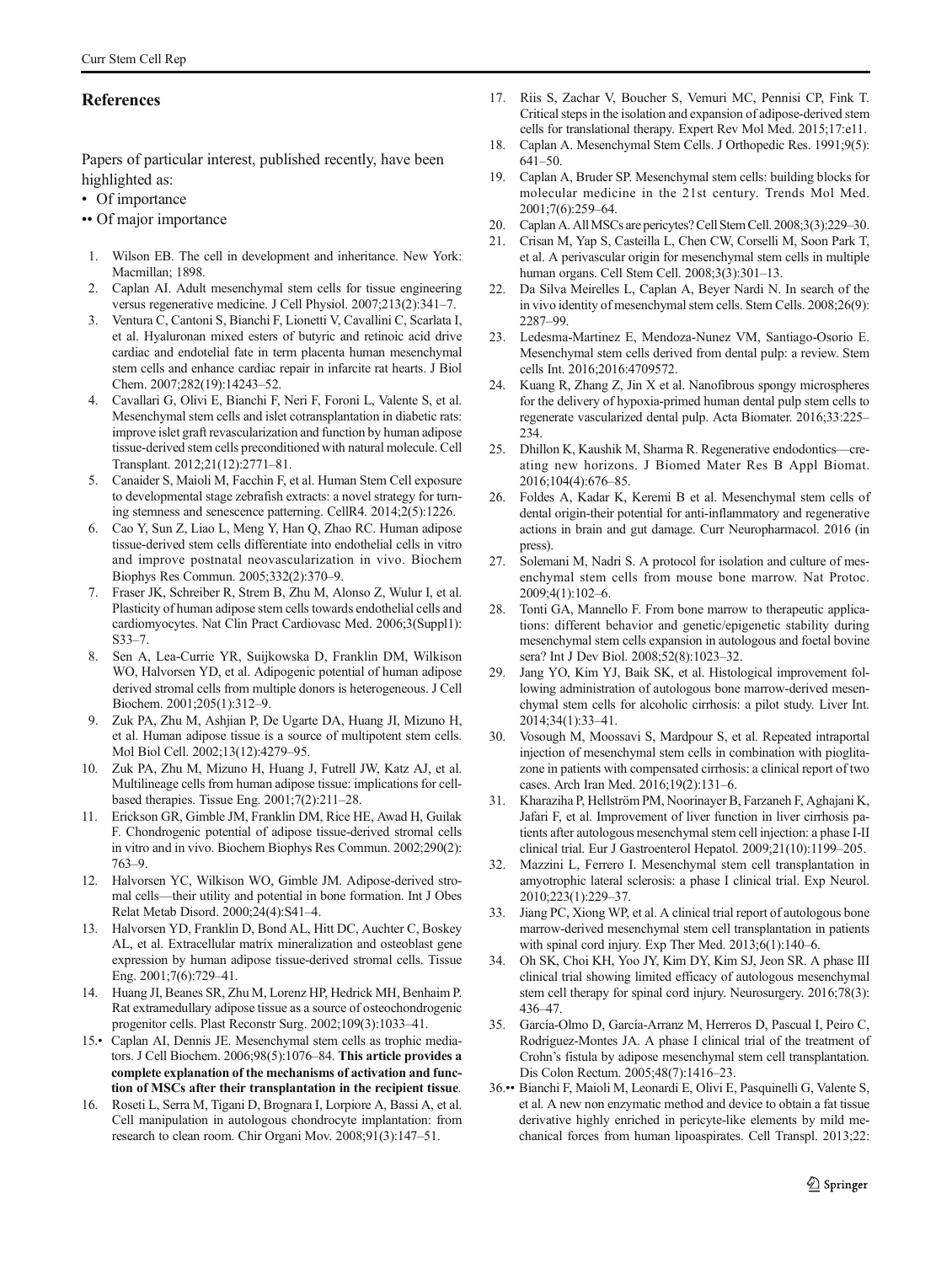<span id="page-7-0"></span>2063–77. This article highlights the basics of Lipogems technology, detailing how to use the device and the properties of the final product.

- 37. Von Heinburg D, Hemmrich K, Haydarlioglu S, et al. Comparison of viable cell yield from excised versus aspirated adipose tissue. Cells Tissues Organs. 2004;178:87.
- 38. Zhao Y, Betzler C, Popp F et al. Fair or foul: time for standard protocols for potential application of adipose-derived stem cells? Stem Cell Res Ther. 2014;4(7).
- 39. Strem BM, Hicok KC, Zhu M, et al. Multipotential differentiation of adipose tissue-derived stem cells. Keio J Med. 2005;54:132.
- 40. Stolzing A, Jones E, McGonegle D, et al. Age-related changes in human bone marrow-derived mesenchymal stem cells: consequences for cell therapies. Mech Ageing Dev. 2008;129(3):163–73.
- 41. Vangsness Jr CT, Sternberg H, Harris L. Umbilical cord tissue offers the greatest number of harvestable mesenchymal stem cells for research and clinical application: a literature review of different harvest sites. Arthroscopy. 2015;31(9):1836–43.
- 42. Ren H, Sang Y, Zhang F, Liu Z, Qi N, Chen Y. Comparative analysis of human mesenchymal stem cells from umbilical cord, dental pulp, and menstrual blood as sources for cell therapy. Stem Cells Int. 2016;2016:13. doi[:10.1155/2016/3516574](http://dx.doi.org/10.1155/2016/3516574)
- 43. Jeon YJ, Kim J, Cho JH, Chung HM, Chae JI. Comparative analysis of human mesenchymal stem cells derived from bone marrow, placenta, and adipose tissue as sources of cell therapy. J Cell Biochem. 2016;117(5):1112–25.
- 44. Coleman SR. Structural fat grafting: more than a permanent filler. Plast Reconstr Surg. 2006;118(3S):108S–20.
- 45. Coleman SR. Structural fat grafting. Aesth Surg J. 1998;18(5):386–8.
- 46. Mestak O, Sukop A, Hsueh YS, et al. Centrifugation versus PureGraft for fat grafting to the breast after breast-conserving therapy. World J Surg Oncol. 2014;12:178.
- 47. Alexander RW. Autologous fat grafts as mesenchymal stromal stem cell source for use in prolotherapy: a simple technique to acquire lipoaspirants. J Prolotherapy. 2011;3(3):680–8.
- 48. Domenis R, Lazzaro L, Calabrese S, Mangoni D, Gallelli A, Bourkoula E, et al. Adipose tissue derived stem cells: in vitro and in vivo analysis of a standard and three commercially available cellassisted lipotransfer techniques. Stem Cell Res Ther. 2015;6:2.
- 49. Zhu M, Cohen SR, Hicok KC, Shanahan RK, Strem BM, Yu JC, et al. Comparison of three different fat graft preparation methods: gravity separation, centrifugation, and simultaneous washing with filtration in a closed system. Plast Reconstr Surg. 2013;131(4):873–80.
- 50. Khojasteh A, Sadeghi N. Application of buccal fat pad-derived stem cells in combination with autogenous iliac bone graft in the treatment of maxillomandibular atrophy: a preliminary human study. Int J Oralmaxillofac Surg. 2016;45(7):864–871.
- 51. Tremolada C. Lipogems International Spa. US patent US9044547 B2, Jun 2015
- 52. Garcia-Contreras M, Messaggio F, Jimenez O, Mendez A. Differences in exosome content of human adipose tissue processed by non-enzymatic and enzymatic method. CellR4. 2014;3(1).
- 53. Oberbauer E, Steffenhagen C et al. Enzymatic and non-enzymatic isolation systems for adipose tissue-derived cells: current state of the art. Cell Regenerat. 2015; 4(7).
- 54. Carelli S, Messaggio F, Canazza A, et al. Characteristics and properties of mesenchymal stem cells derived from microfragmented adipose tissue. Cell Transplant. 2015;24(7):1233–52.
- 55. Tonnard P, Verpaele A, Peeters G, et al. Nanofat grafting: basic research and clinical applications. Plast Reconstr Surg. 2012;132(4):1017–26.
- 56. Yu B, Zhang X. Li X exosomes derived from mesenchymal stem cells. Int J Mol Sci. 2014;15(3):4142–57.
- 57. Rani S, Ryan AE, Griffin MD, Ritter T. Mesenchymal stem cellderived extracellular vesicles: toward cell-free therapeutic applications. Mol Ther. 2015;23(5):812–23.
- 58. Sanderson JD, Simpson CB. Laryngeal complications after lipoinjection for vocal cord augmentation. Laryngoscope. 2009;119(8):1652–7.
- 59. Young VN, Wijewickrama RC, Pizzuto MA, Rosen CA. An unusual complication of vocal fold lipoinjection: case report and review of the literature. Arch Otolaryngol Head Neck Surg. 2012;138(4): 418–20.
- 60. Saibene AM, Pipolo C, Lorusso R, Portaleone SM, Felisati G. Transnasal endoscopic microfractured fat injection in glottic insufficiency. B-ENT. 2015;11(3):229–34.
- 61. Cestaro G, De Rosa M, Massa S, Amato B, Gentile M. Intersphincteric anal lipofilling with micro-fragmented fat tissue for the treatment of faecal incontinence: preliminary results of three patients. Wideochir Inne Tech Maloinwazyjne. 2015;10(2):337–41.
- 62. Giori A, Tremolada C, Vailati R, Navone SE, Marfia G, Caplan AI. Recovery of function in anal incontinence after micro-fragmented fat graft (Lipogems®) injection: two years follow up of the first 5 cases. CellR4. 2015;3(2):e1544.
- Testa A, Verdi A, Termini L. New frontiers of the treatment of perianal fistulas: the autologous transplantation of stem cells adult multipotent cells derived from human adipose tissue. 6th National Congress of the Italian Society of Colorectal Surgery Patients First: Quality of Care, Management, Multidisciplinary Approach, Treviso, Treviso, 2015. Tech Coloproctol. 2015;19:757–91.
- 64. Tremolada C, Beltrami G, Magri A, Bianchi F, Ventura C, Di Vito C, et al. Adipose mesenchymal stem cells and "regenerative adipose tissue graft" (Lipogems®)for musculoskeletal re generation. Eur J Muscoloskeletal Dis. 2014;3(2):57–67.
- 65. Striano RD, Chen H, Bilbool N, Azatullah K, Hilado J, Horan K. Non-responsive knee pain with osteoarthritis and concurrent meniscal disease treated with autologous micro-fragmented adipose tissue under continuous ultrasound guidance. CellR4. 2015; 3(5).
- 66. Franceschini M, Castellaneta C, Mineo G. Injection of autologous micro-fragmented adipose tissue for the treatment of post traumatic degenerative lesion of knee cartilage: a case report. CellR4. 2016;4(1).
- 67. Randelli P, Menon A et al. Lipogems product treatment increases the proliferation rate of human tendon stem cells withouth affecting their stemness and differentiation capability. Stem Cells Int. 2016;4373410. doi[:10.1155/2016/4373410](http://dx.doi.org/10.1155/2016/4373410)
- 68. Grossi P, Giarratana S, Cernei S, Grossi S, Doniselli FM. Low back pain treated with disc decompression and autologous microfragmented adipose tissue: a case report. CellR4. 2016;4(1).
- 69. Bianchi F, Olivi E, Baldassarre M, Giannone FA, Laggetta M, Valente S, et al. Lipogems®, a new modality off at tissue handling to enhance tissue repair in chronic hind limb ischemia. CellR4. 2014;2(6):1289.
- 70. Tremolada C, Palmieri G, Ricordi C. Adipose transplantation and stem cells. plastic surgery meets regenerative medicine. Cell Transplant. 2010;19(10):1217–23.
- 71. Raffaini M, Tremolada C. Micro fractured and purified adipose tissue graft (Lipogems®) can improve the orthognatic surgery outcomes both aesthetically and in postoperative healing. CellR4. 2014; 2(4).
- 72. Benzi R, Marfia G, Bosetti M, Beltrami G, Magri AS, Versari S, Tremolada C. Microfractured lipoaspirate may help oral bone and soft tissue re generation: a case report. CellR4. 2015; 3(3).
- 73. Bosetti M et al. Human lipoaspirate as autologous injectable active scaffold for one-step repair of cartilage defects. Cell Transpl. 2015;25(6):1043–1056.
- 74. Maioli M, Rinaldi S, Santaniello S, Castagna A, Pigliaru G, Delitala A, et al. Radioelectric asymmetric conveyed fields and human adipose-derived stem cells obtained with a nonenzymatic method and device: a novel approach to multipotency. Cell Transpl. 2014;23(12):1489–500.